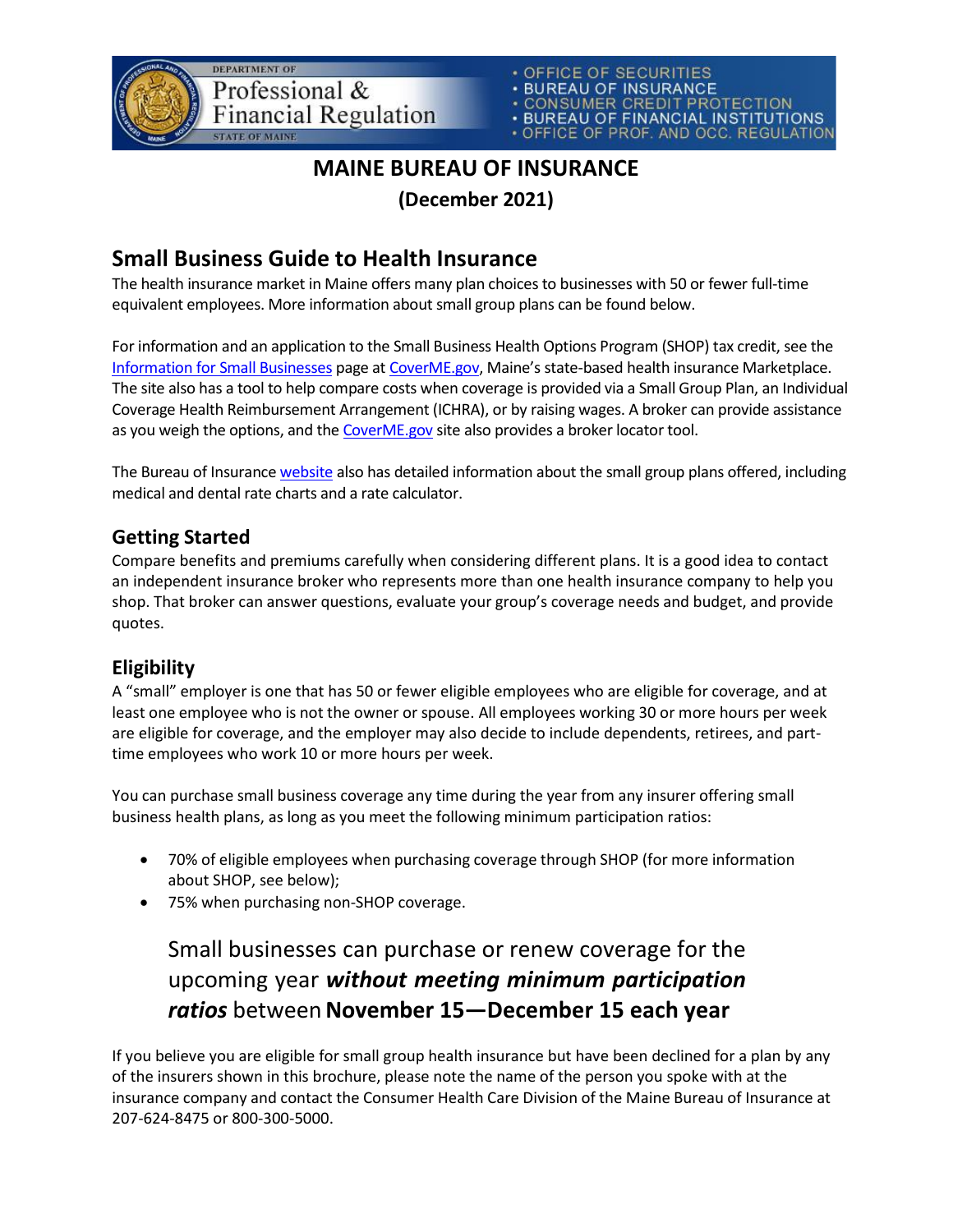## **Continued Coverage for Dependent Children until Age 26**

If your business offers coverage for dependent children, that coverage must be available to them until their 26th , birthday. This coverage must be available even if he or she is a student, is married, has their own dependent(s), or files their own taxes. However, if the plan does not cover dependents at all, yourcompany does not have to change the plan to cover adult dependents.

#### **Pre-existing Conditions and Enrollment Periods**

There can be no pre-existing condition exclusions when you purchase a new health plan.

An employee or dependent may enroll in your plan after your waiting period is met; during your annual Open Enrollment period; or if and when the employee's existing coverage terminates for one of several reasons specified by law. These reasons include: loss of coverage through a spouse's plan; loss of coverage through a parents plan, if the employee is younger than age 26; or due to death, divorce, termination of employment, or termination of the group plan. Also, when an employee gains a new dependent through marriage, birth or adoption, the employee has a 30-day special enrollment period in which to add the dependent to their plan (if you have chosen to cover dependents).

#### **Cost**

Premium rates cannot differ based on gender, health status, claims experience, or policy duration. Rates *can* vary based on tobacco use, age, and geography. Each employee is rated individually, as are his or her dependents. Costs for children younger than age 21 are capped at the rate for the three oldest children. (In other words, providing coverage for *more* than three children under age 21 does not cost any more than providing coverage for the three oldest.)

Plans generally have an annual **deductible** that must be paid before benefits begin or before they are paid at the highest level.

A **coinsurance** provision requires the insured person to pay a percentage of the cost until an out-ofpocket limit is reached. Certain services may only require a **copay** at the time of service (such as a visit to the doctor's office) while some routine preventive services will not require any payment by the insured, as outlined in the policy.

To help cover the cost of premiums and cost-sharing (deductibles, co-insurance and copays), you may offer your employees some pretax options.

- Employees may make their health benefit plan premium contributions with *pre-tax* dollars (known as a Premium Only Plan).
- You may choose to set up a fund to include a Health Reimbursement Account (HRA). Employees are then able to set aside *pre-tax* dollars to pay for medical expenses not covered or otherwise reimbursed. The employee decides each calendar year how much to set aside for that year and funds the account with a *pre-tax* contribution each pay period. The employee then makes a claim for reimbursement by submitting proof of qualifying expenses. Any money left unclaimed at year end is forfeited. Anyone interested in these types of funds should contact a tax attorney, CPA, or other qualified professional.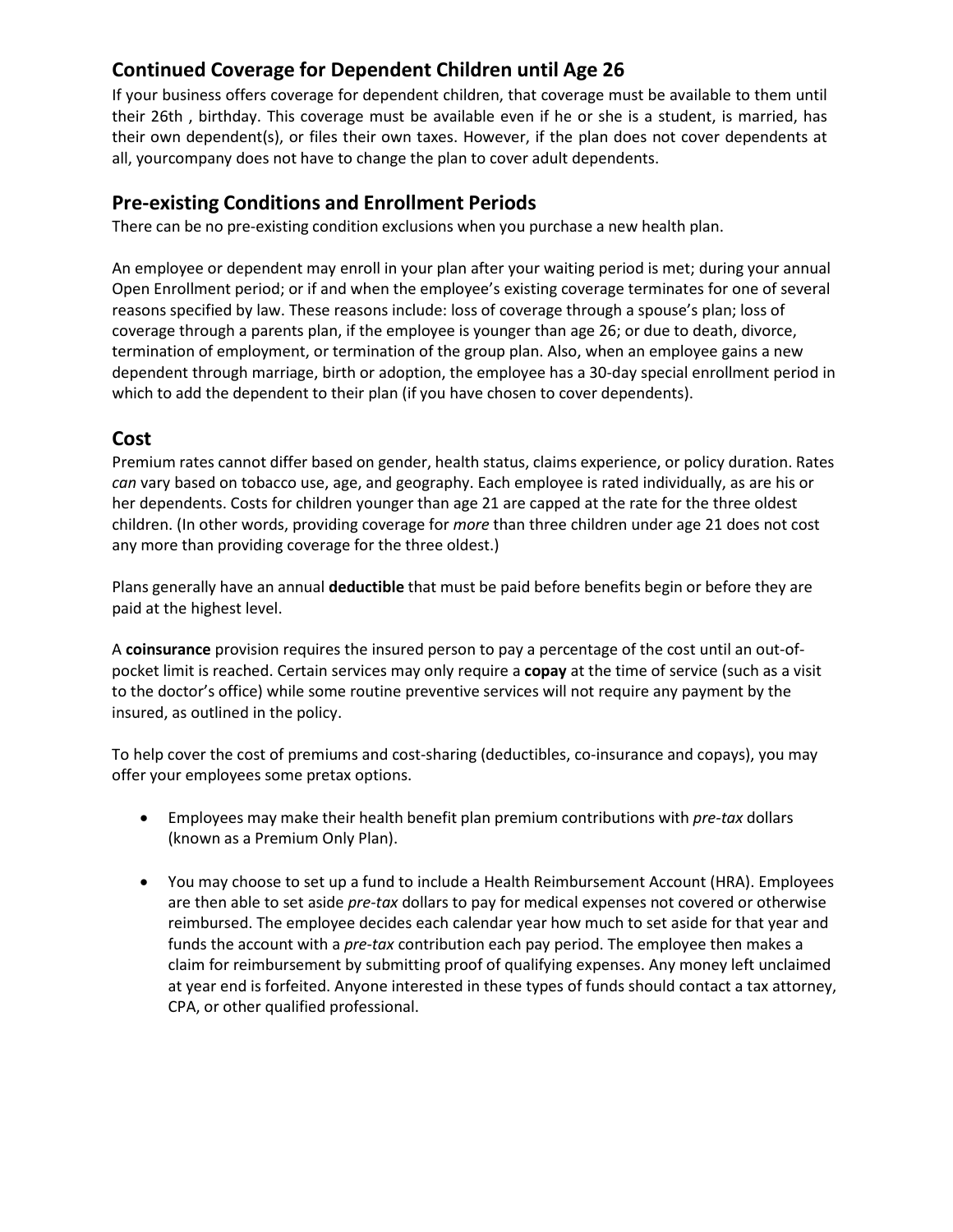• You may elect to set up a Health Savings Account (HSA) which, unlike an HRA, can carry over from year to year. These investment accounts are combined with high-deductible plans designed specifically for this purpose to meet standards set in federal tax law. The employee can withdraw money tax-free from the account for medical expenses. Otherwise, the money accumulates with tax free interest. The investment account can be funded by you, by the employee, or both.

## **What Types of Plans are Available?**

Most insurers offer a variety of plans. Plans vary as to the level of benefits paid, the provider network included, and the extent of managed care provisions. The general types of plans available are:

- **HMO**  A "pure" HMO plan requires enrollees to choose a primary care physician from participating doctors. Any non-emergency service at a hospital and any specialty care requires a referral from the primary care physician. With few exceptions, no coverage is provided for doctors and hospitals that are not part of the HMO's network.
- **(POS)**  A POS (point-of-service) plan offered by many HMOs. It differs from a "pure" HMO plan by covering services from non-network doctors or hospitals, or services obtained without a referral from the primary care physician, but at a lower benefit level than in-network care.
- **PPO**  A PPO (preferred provider organization) plan is similar to a point-of-service plan. PPO plans usually do *not* require a referral from a primary care physician to receive the highest level of benefits for services received from an *in-network* specialist or hospital.
- **Indemnity**  An "indemnity" or "fee-for-service" plan does not use a provider network. The same level of benefits applies to any doctor or hospital and is generally limited to the "usual and customary" charge for the service. If the doctor or hospital charges more than this amount, the patient is responsible for the extra charge (this is known as "balance billing").

#### **Companies Selling Small Business Health Insurance in Maine**

All small business health insurance plans currently offered in Maine can be compared using the Bureau's comparison charts and rate calculator, which can be found on the Bureau's [website.](https://www.maine.gov/pfr/insurance/consumers/health-insurance-for-small-businesses) For plan-specific questions and additional information contact the insurance carriers directly.

The plans and rates offered by insurance companies in Maine are reviewed and approved by the Bureau of Insurance. You are welcome to call the Bureau at 207-624-8475 or 800-300-5000 with any insurancerelated questions. For TTY, please use Relay 711.

### **The Federally Facilitated Small Business Health Options Program (SHOP)**

The Small Business Health Options Program (SHOP) is a federal program intended to simplify the process of buying health insurance for small businesses. SHOP is open to employers with 50 or fewer full-time equivalent (FTE) employees. If you think you may qualify, ask your broker about SHOP plans. Visit the [small business](https://www.coverme.gov/get-started/information-for-small-businesses) section a[t CoverME.gov](https://www.coverme.gov/) for an application.

To participate in SHOP in Maine, you must:

- Have a principal business address in Maine or show that you can offer coverage to each eligible employee through the SHOP Marketplace account serving that employee's primary worksite.
- Have at least one common-law employee on payroll (not including a business owner or sole proprietor or spouse). For the definition of a common-law employee, visit the IRS website at [irs.gov/businesses/small-businesses-self-employed/employee-common-law-employee.](https://www.irs.gov/businesses/small-businesses-self-employed/employee-common-law-employee)